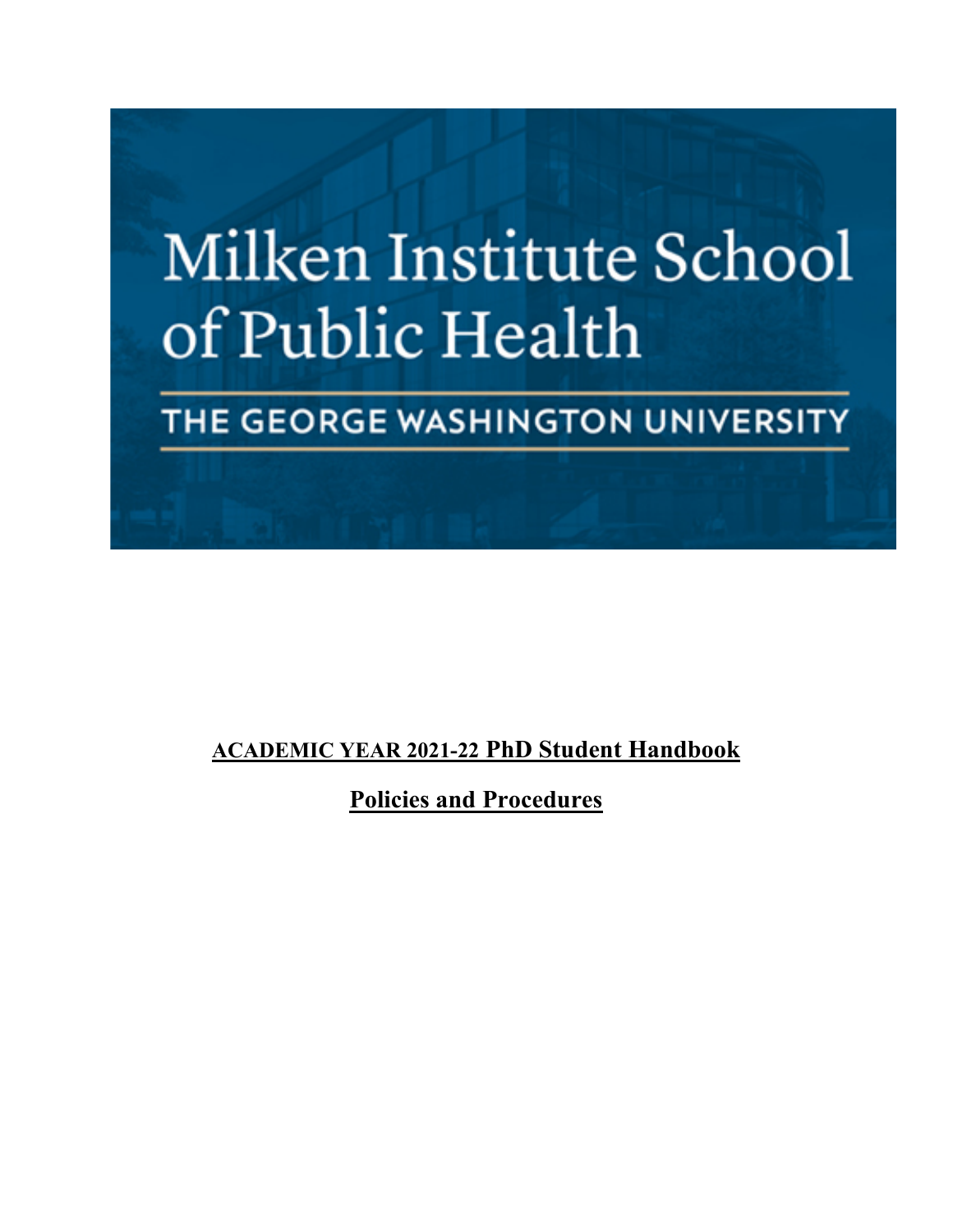# **Table of Contents**

| <b>PHD PROGRAM OVERVIEW</b>                              |                |  |  |  |  |  |
|----------------------------------------------------------|----------------|--|--|--|--|--|
|                                                          |                |  |  |  |  |  |
|                                                          |                |  |  |  |  |  |
| <b>ADMINISTRATIVE OFFICES AND LEADERSHIP</b>             | 4              |  |  |  |  |  |
| <b>POLICIES AND PROCEDURES</b>                           |                |  |  |  |  |  |
|                                                          | 7              |  |  |  |  |  |
| 1. Student Rights and Responsibilities                   |                |  |  |  |  |  |
| 2. Maintaining Enrollment Status                         | $\overline{7}$ |  |  |  |  |  |
| 3. PhD Transfer Credit and Substitution Policy           | 8              |  |  |  |  |  |
| 4. Maintaining Good Academic Standing                    | 8              |  |  |  |  |  |
| 5. Student Appeals Process                               | 9              |  |  |  |  |  |
| 6. Professional Enhancement Activities                   | 9              |  |  |  |  |  |
| 7. Graduate Teaching Assistantship Program (GTAP) Course | 9              |  |  |  |  |  |
| PHD PROGRAM ADVISING, TIMELINE AND PHASES                |                |  |  |  |  |  |
| 1. Role of PhD Faculty Advisor                           | 10             |  |  |  |  |  |
| Timeline for Completion of the Program<br>2.             | 10             |  |  |  |  |  |
| Phases<br>$\mathcal{E}$                                  | .11            |  |  |  |  |  |
| <b>PRE-CANDIDACY PHASE</b>                               |                |  |  |  |  |  |
| Program Planning: The Program of Study<br>1.             | 11             |  |  |  |  |  |
| Course Work<br>2.                                        | 12             |  |  |  |  |  |
| 3. Comprehensive Examination                             | 12             |  |  |  |  |  |
| <b>CANDIDACY PHASE</b>                                   |                |  |  |  |  |  |
| <b>Dissertation Proposal</b><br>1.                       | 13             |  |  |  |  |  |
| <b>Dissertation Research</b><br>2.                       | 14             |  |  |  |  |  |
| <b>Dissertation Defense</b><br>3.                        | 15             |  |  |  |  |  |
| PhD Degree Certification and Graduation<br>4.            | 16             |  |  |  |  |  |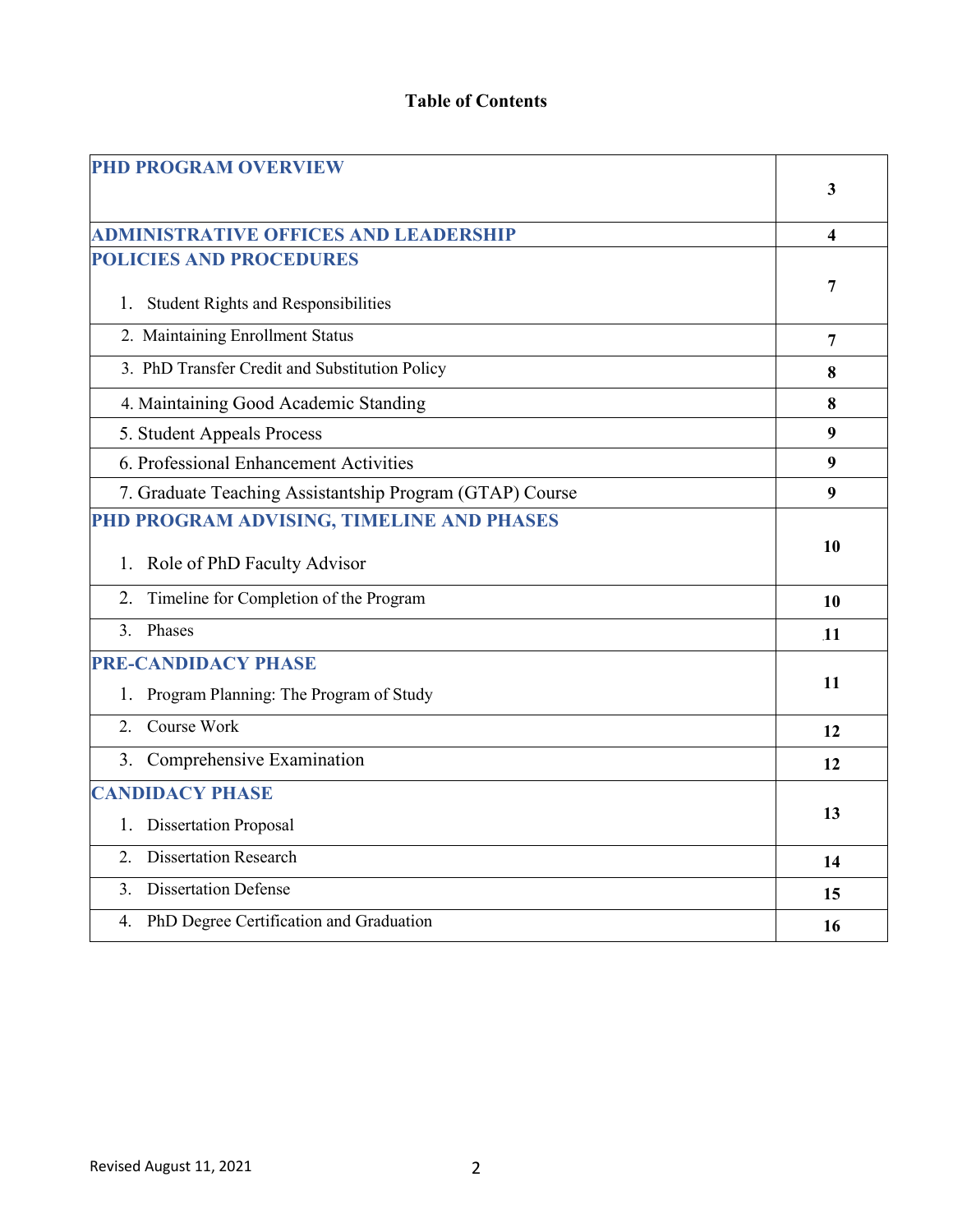# **Overview**

The PhD Student Handbook serves as a resource for all PhD students in The Milken Institute School of Public Health (GWSPH). It includes information on the policies and procedures for navigating through the PhD program.

The PhD Student Handbook is supplementary to the GWSPH Graduate Student Handbook, as well as individual PhD program guides. This PhD Handbook and the GWSPH Graduate Student Handbook will be updated as needed and can be found on th[e GWSPH Student services page.](https://publichealth.gwu.edu/content/services-students)

# **PHD PROGRAM OVERVIEW**

The Doctor of Philosophy (PhD) degree offered by the Milken Institute School of Public Health at the George Washington University prepares students to assume roles as public health researchers and leaders in academia and other public health settings. The PhD degree is the terminal research degree in the professional discipline of public health. Consistent with this advanced professional orientation, the PhD degree prepares future public health researchers to apply critical thinking and rigorous research methods to a complex, wide range of practical public health problems.

The PhD degree is designed to train future researchers and scholars in the generation of knowledge in the applied, interdisciplinary field of public health. Current events consistently illustrate the need for public health researchers who can conduct research to improve US and global public health. The PhD degree is designed to prepare professionals with the necessary skills to effectively address future research needs.

The Milken Institute School of Public Health currently offers 7 PhD Degrees in the following public health disciplines:

| <b>Program Name</b>                              | <b>Program Director(s)</b>                     |
|--------------------------------------------------|------------------------------------------------|
| <b>Environmental Health</b>                      | Dr. Kate Applebaum, kapplebaum@gwu.edu         |
|                                                  | Dr. Lance Price, <i>lprice</i> @gwu.edu        |
| Epidemiology                                     | Dr. Heather Young, youngh@gwu.edu              |
| <b>Exercise Physiology and Applied Nutrition</b> | Dr. Jennifer Sacheck, jsacheck $25$ @gwu.edu   |
| Global Public Health Science                     | Dr. Nirbhay Kumar, nkumar@gwu.edu              |
| Health and Biomedical Data Science               | Dr. Keith Crandall, $k$ crandall $(a)$ gwu.edu |
|                                                  | Dr. Yan Ma, yanma@gwu.edu                      |
| <b>Health Policy</b>                             | Dr. Avi Dor, <u>avidor@gwu.edu</u>             |
|                                                  | Dr. Leighton Ku, lku@gwu.edu                   |
| Social and Behavioral Sciences                   | Dr. Melissa Napolitano, mnapolitano@gwu.edu    |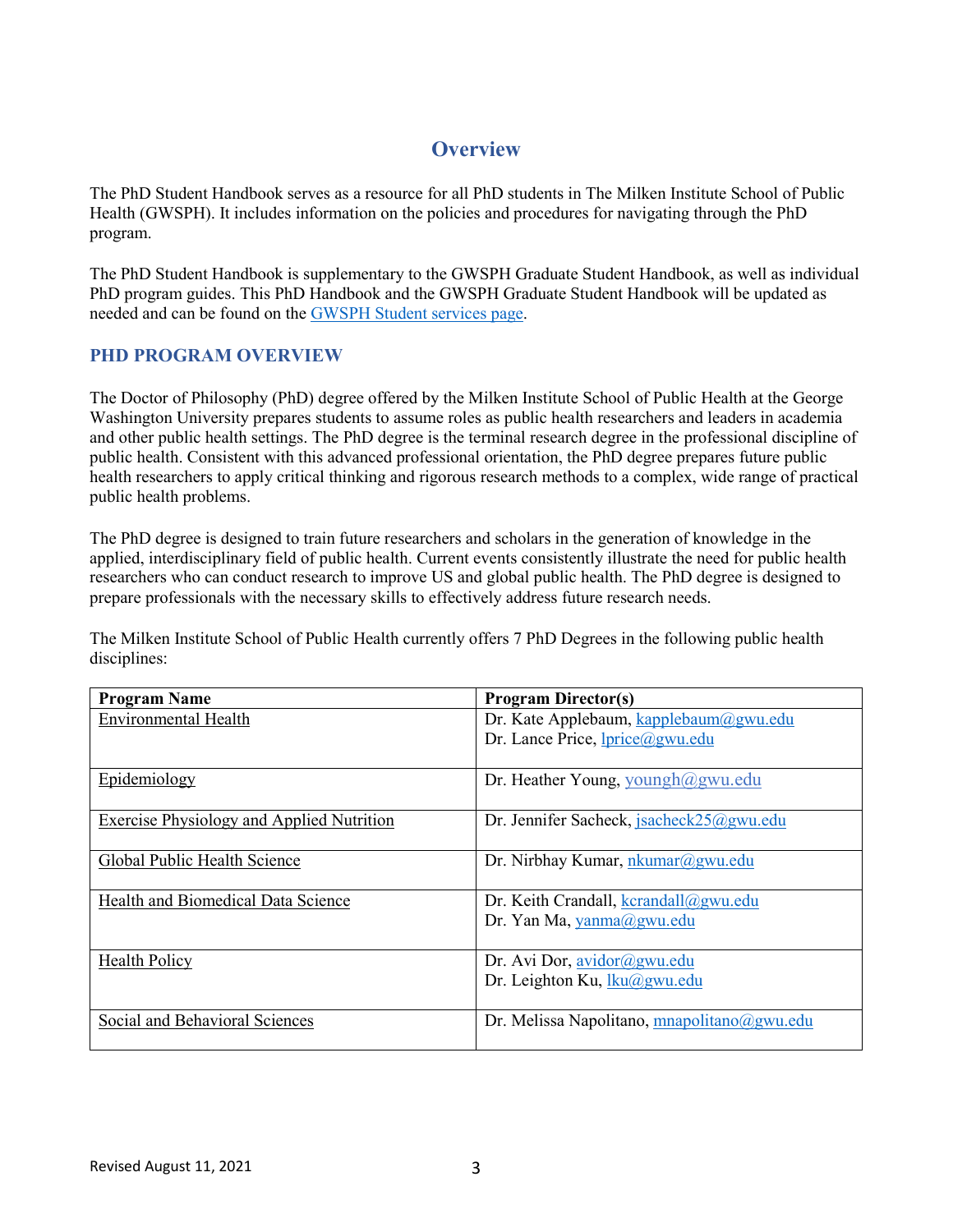# **ADMINISTRATIVE OFFICES AND LEADERSHIP**

- 1. Student Affairs: The Office of Student Affairs (OSA) is the first stop for students needing support, assistance, and advice on any Milken Institute SPH matters. The OSA handles the following areas:
	- Student Services and advisement on GWSPH Policies and Procedures
	- GWSPH Forms and Publications
	- GWSPH International Student Forms/Requirements
	- Course Evaluations
	- Questions regarding GWSPH Special Events, i.e. Orientations, GWSPH Multicultural Celebrations, Public Health Week, Career Fair, Commencement, and School Celebration Ceremony
	- Student Organization Classroom Reservations
	- GWSPH Course Schedules, Course Caps, Rooms, etc.
	- GWSPH Listserv Subscriptions and Questions
	- Student Organizations
- 2. Admissions: Th[e Office of Admissions](https://publichealth.gwu.edu/admissions/graduate-admissions) handles enrollment into the residential graduate programs for the GWSPH. This office can assist students with the following:
	- Admissions and matriculation
	- International student questions and external funding information
	- General scholarship process and external funding information
	- New student clearance for registration
	- Petitioning for readmission or changing programs
- 3. GWSPH Financial Student Services: Student Financial Services is committed to assisting students in creating a financial plan to achieve their educational goals and in resolving emergent issues that pertain to federal student aid, institutional resources such as scholarships and assistantships and managing their student accounts. Staff within this office serve as a liaison between GWSPH and the [GW Office of](https://financialaid.gwu.edu/)  [Student Financial Assistance](https://financialaid.gwu.edu/) and student [accounts](https://studentaccounts.gwu.edu/) at GW. GWSPH can assist students with the following:
	- Counseling on Federal Student Aid eligibility and the application process.
	- Management of institutionally funded grants and scholarships
	- Identifying and applying for Graduate Assistantship and Graduate Research Assistant positions.
	- Identification of external scholarship resources
	- Assistance in managing services through the primary Office of Student Financial Assistance and Student Accounts at GW.
- 4. Career Services: GWSPH Career Services provides the tools, resources and recommendations needed to help students and alumni confidently navigate the career management lifecycle. Students may make a career counseling appointment on the [career counseling page](https://publichealth.gwu.edu/services/career-center/counseling) and may schedule a meeting by phone, in person or online. Career Services can assist students and alumni with the following:
	- Immediate and Long-Term Career Goal Setting
	- Resume; Cover Letter Revisions
	- Job Search and Networking Strategies
	- Mock Interviews; Interview Preparations
	- Offer and Salary Negotiations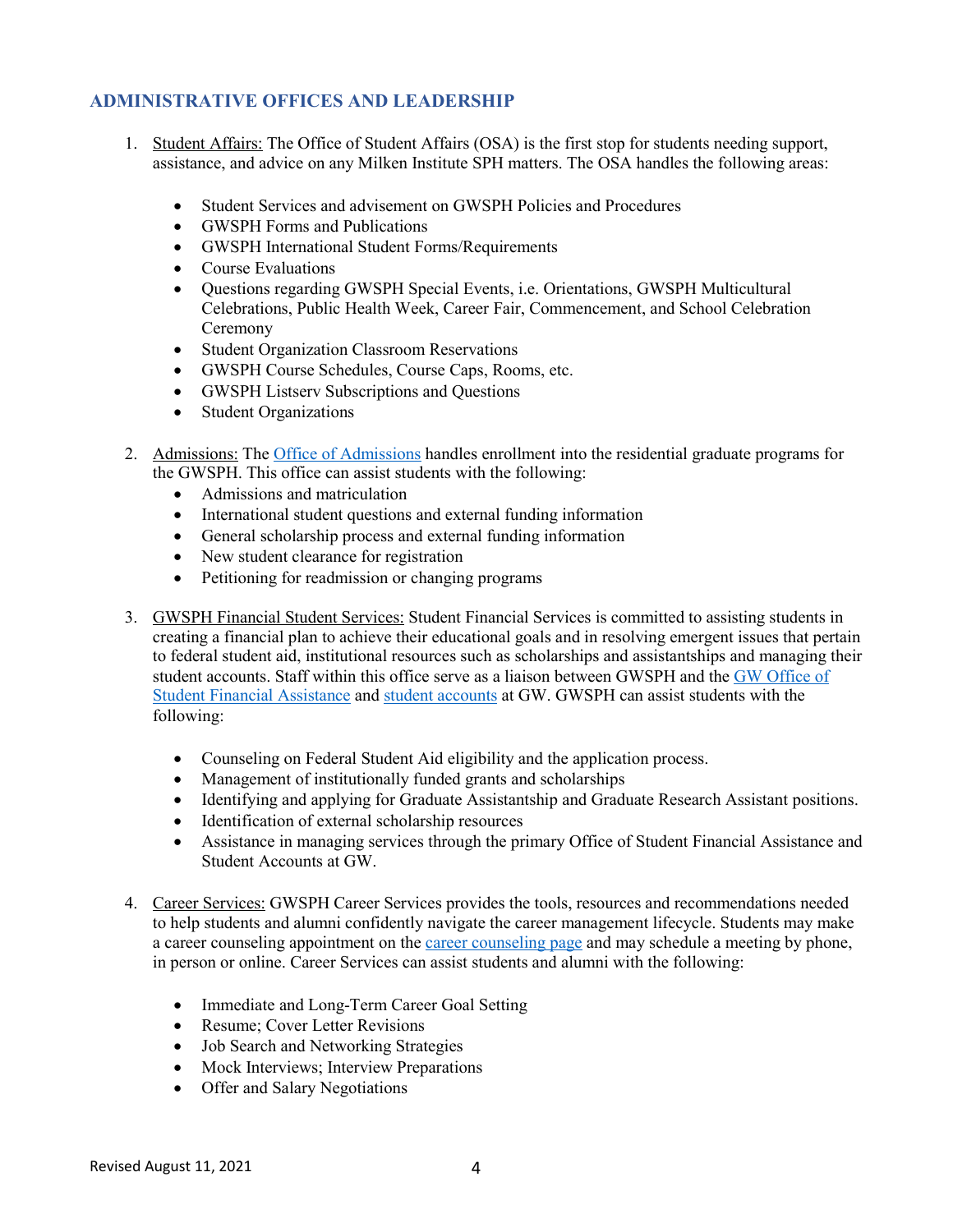- 5. Student Records: The primary role of the Office of Student Records is to provide all GWSPH students and Faculty with administrative support related to their academic record. Student Records can assist with the following:
	- Registering for restricted courses with a Registration Transaction Form
	- Filing a Petition
	- Graduation Clearance
	- CITI Documentation
	- Submission of Professional Enhancement Activities
	- Half-time/Full-time Certification Requests
	- Academic Integrity Quiz verification
	- Assistance with locating academic advising
	- DegreeMap

| <b>Office Name</b>             | Location                                                             | <b>Contact Information</b>             |
|--------------------------------|----------------------------------------------------------------------|----------------------------------------|
| Student Affairs (OSA)          | 950 New Hampshire Ave, 2 <sup>nd</sup> Floor<br>Washington, DC 20052 | gwyphosa(a)gwu.edu<br>$(202)$ 994-7400 |
|                                |                                                                      |                                        |
| Admissions                     | 950 New Hampshire Ave, 2 <sup>nd</sup> Floor<br>Washington, DC 20052 | gwsphadmit@gwu.edu<br>$(202)$ 994-2160 |
|                                |                                                                      |                                        |
| <b>GWSPH Student Financial</b> | 950 New Hampshire Ave, 2 <sup>nd</sup> Floor                         | gwsphfinaid@gwu.edu                    |
| <b>Services</b>                | Washington, DC 20052                                                 | $(202)$ 994-3601                       |
| <b>Career Services</b>         | 950 New Hampshire Ave, 2 <sup>nd</sup> Floor                         | gwsphcareer@gwu.edu                    |
|                                | Washington, DC 20052                                                 | $(202)$ 994-3601                       |
| <b>Student Records</b>         | 950 New Hampshire Ave, 2 <sup>nd</sup> Floor                         | gwsphrecords@gwu.edu                   |
|                                | Washington, DC 20052                                                 | $(202)$ 994-0822                       |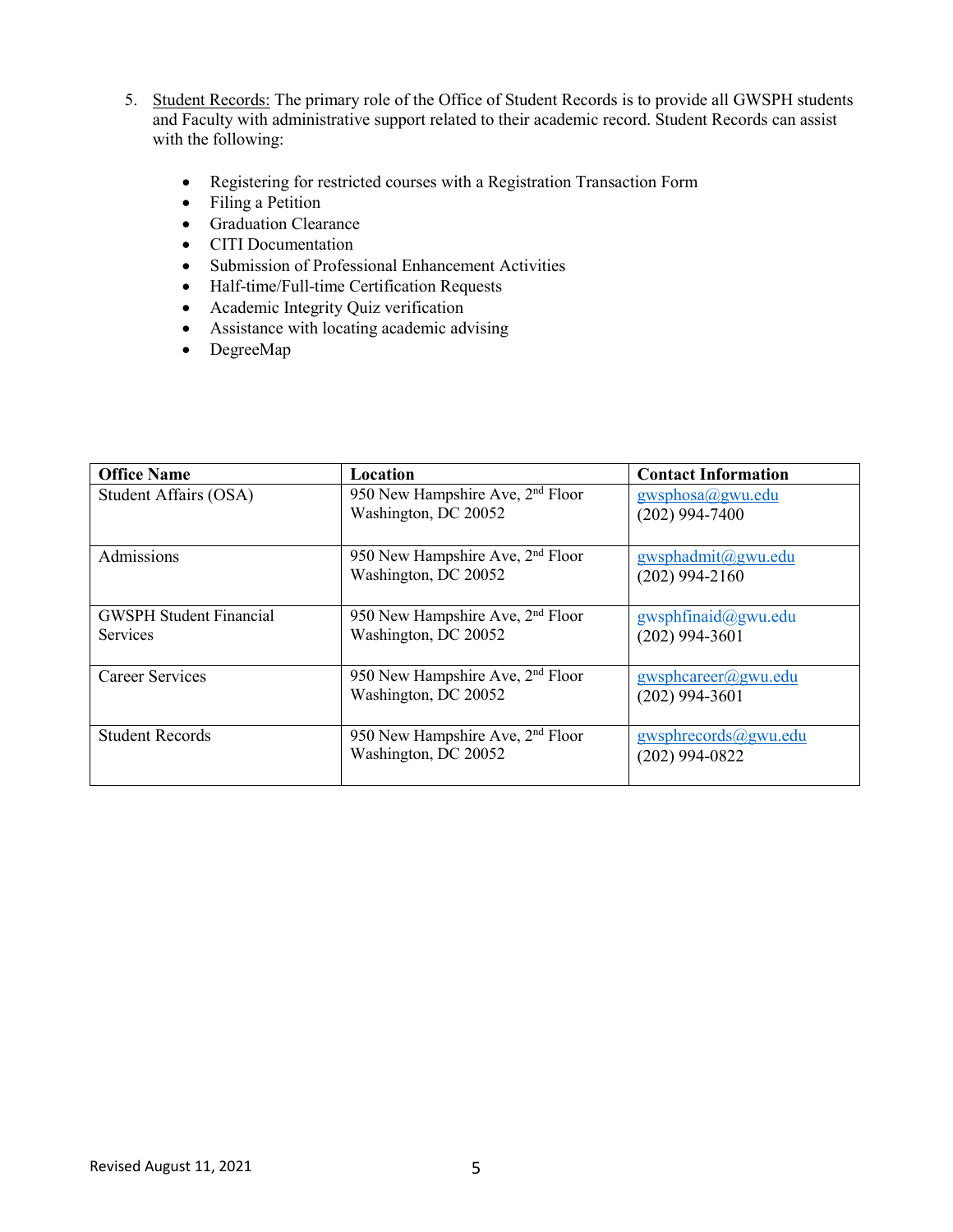6. SPH Leadership: The leadership of the SPH includes leaders in academic, research and administrative areas. For PhD related matters, please contact Dr. Lorien Abroms, Associate Dean for PhD/MS Programs.

| <b>Name</b>               | <b>Title</b>                               | <b>Contact Information</b> |
|---------------------------|--------------------------------------------|----------------------------|
| Lynn R. Goldman, MD, MS,  | Michael and Lori Milken Dean of Public     | goldmanl@gwu.edu           |
| <b>MPH</b>                | Health                                     |                            |
|                           |                                            | $(202)994 - 5179$          |
| Jane Hyatt Thorpe, JD     | Senior Associate Dean for Academic,        | $jth$ orpe $(a)$ gwu.edu   |
|                           | Student & Faculty Affairs                  |                            |
|                           |                                            | $(202)994 - 4183$          |
| Adnan A. Hyder, MD, PhD,  | Senior Associate Dean of Research          | Hyder1@gwu.edu             |
| <b>MPH</b>                |                                            |                            |
|                           |                                            | $(202)994 - 3180$          |
| Lorien C. Abroms, ScD, MA | Associate Dean for PhD/MS Programs         | lorien@gwu.edu             |
|                           |                                            |                            |
|                           |                                            | $(202)994 - 3518$          |
| <b>Heather Renault</b>    | <b>Assistant Dean for Student Services</b> | $h$ renault@gwu.edu        |
|                           |                                            |                            |
|                           |                                            | (202)994-0554              |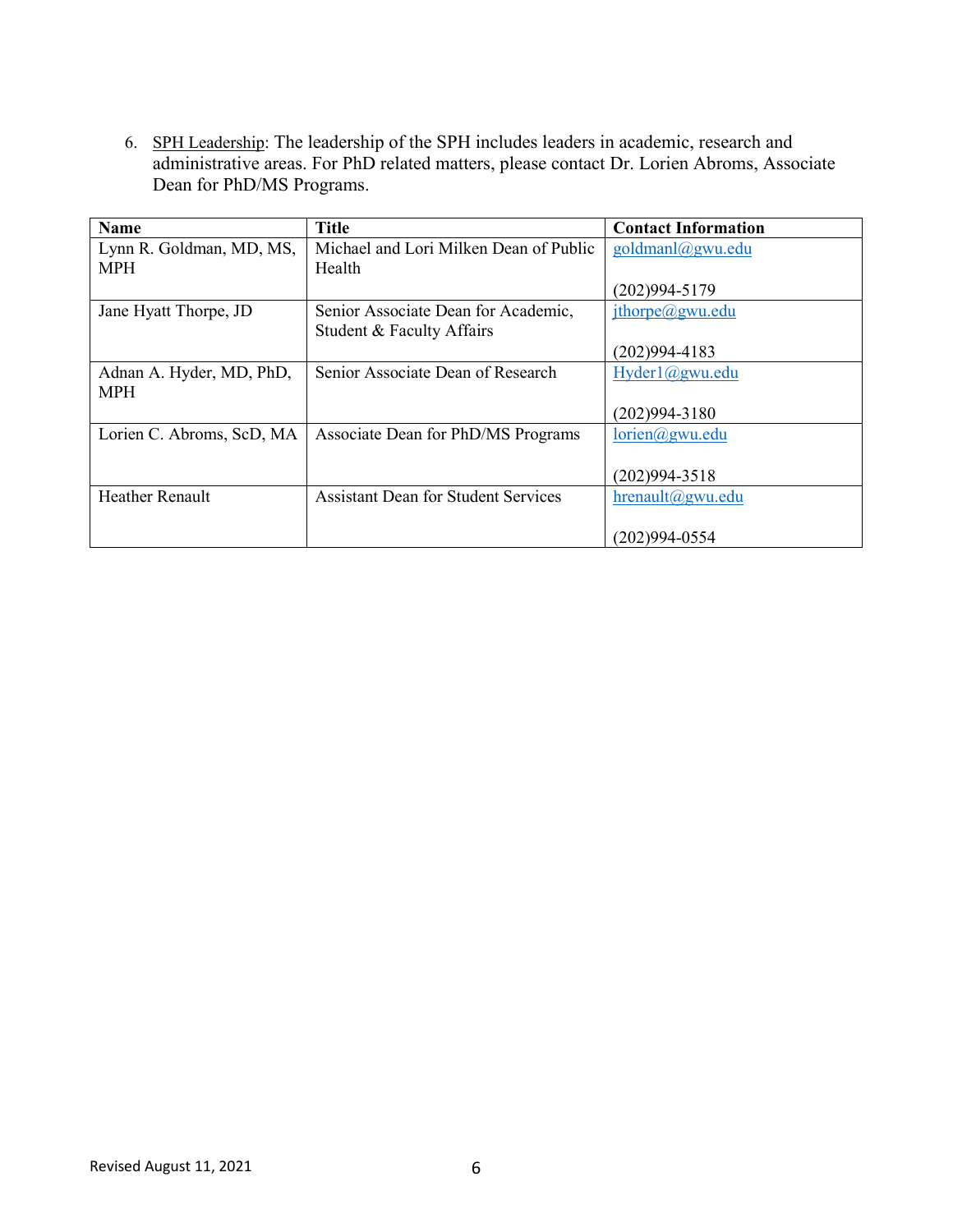# **POLICIES AND PROCEDURES**

This section summarizes many important policies and procedures that will help students successfully navigate their way through their GWSPH PhD program.

#### 1. Student Rights and Responsibilities

All students, upon enrolling in and while attending The George Washington University, are subject to the provisions of the [Guide to Student Rights and Responsibilities.](https://studentconduct.gwu.edu/sites/g/files/zaxdzs3451/f/downloads/Code%20of%20Student%20Conduct%2008172020.pdf) That documentation typically addresses instances of significant or recidivistic non-academic student misconduct, which may result in a disciplinary record and sanctions that include suspension or expulsion from the university, or other educational sanctions. For more information, please visit [The Office of Students Rights & Responsibilities Website.](https://studentconduct.gwu.edu/)

#### 2. Maintaining Enrollment Status

Once enrolled in a PhD degree program, students are expected to be continuously registered for at least one credit during all fall and spring terms and actively engaged in fulfilling the requirements of the degree.

- **For fall and spring terms**, PhD students must register for one or more credit hours to maintain enrollment status until they have successfully completed all PhD program requirements, including defense, final approval, and submission of their dissertation. Registration must be consecutive, or the student will be considered out of status.
- Students may register for additional classes during **summer sessions** but are not required to do so to remain in status for GWSPH. Students should consult their program director and advisors, as well as any loan requirements, about summertime enrollment and research activity expectation as well as other enrollment requirements. Students on SPH Fellowships with summer stipends will be taxed on their summer stipend if not enrolled in a class. For more information, contact GWSPH Financial Student Services.
- PhD students who fall out of status by not registering for each Fall and Spring semester will be withdrawn from the program and required to petition for re- admission through the Milken Institute SPH Office of Admissions.
- If a degree-seeking student finds it necessary to interrupt active pursuit of a degree program, it is permissible to petition to take a **Leave of Absence** for a specific period of time, limited to a total of one calendar year (or 2 semesters) during the student's program. Students must apply for a Leave of Absence by completing a petition during the Fall or Spring registration period; the petition must be approved by the PhD Program Director and PhD advisor, if different. Each Leave of Absence must be separately approved and can be taken sequentially or at different times while in the program. Students must officially register for Leave of Absence to stay in status. If a student discontinues active enrollment in degree studies without being granted a leave of absence, or if they are granted a leave but do not return to active study at the close of the period of approved absence, the student is no longer in status. The University may charge a nominal registration fee to remain enrolled during a Leave of Absence.
- Students are responsible for completing and submitting all required registration materials and ensuring that DegreeMap is up to date. Students are advised to periodically review their registration actions to make certain they are accurate and current. Students should always retain copies of all registration materials and paperwork submitted to the University or the Milken Institute SPH. DegreeMap can be accessed through [GWeb](https://it.gwu.edu/gweb) (Student Records & Registration  $\rightarrow$  Student Records Information Menu  $\rightarrow$ DegreeMAP).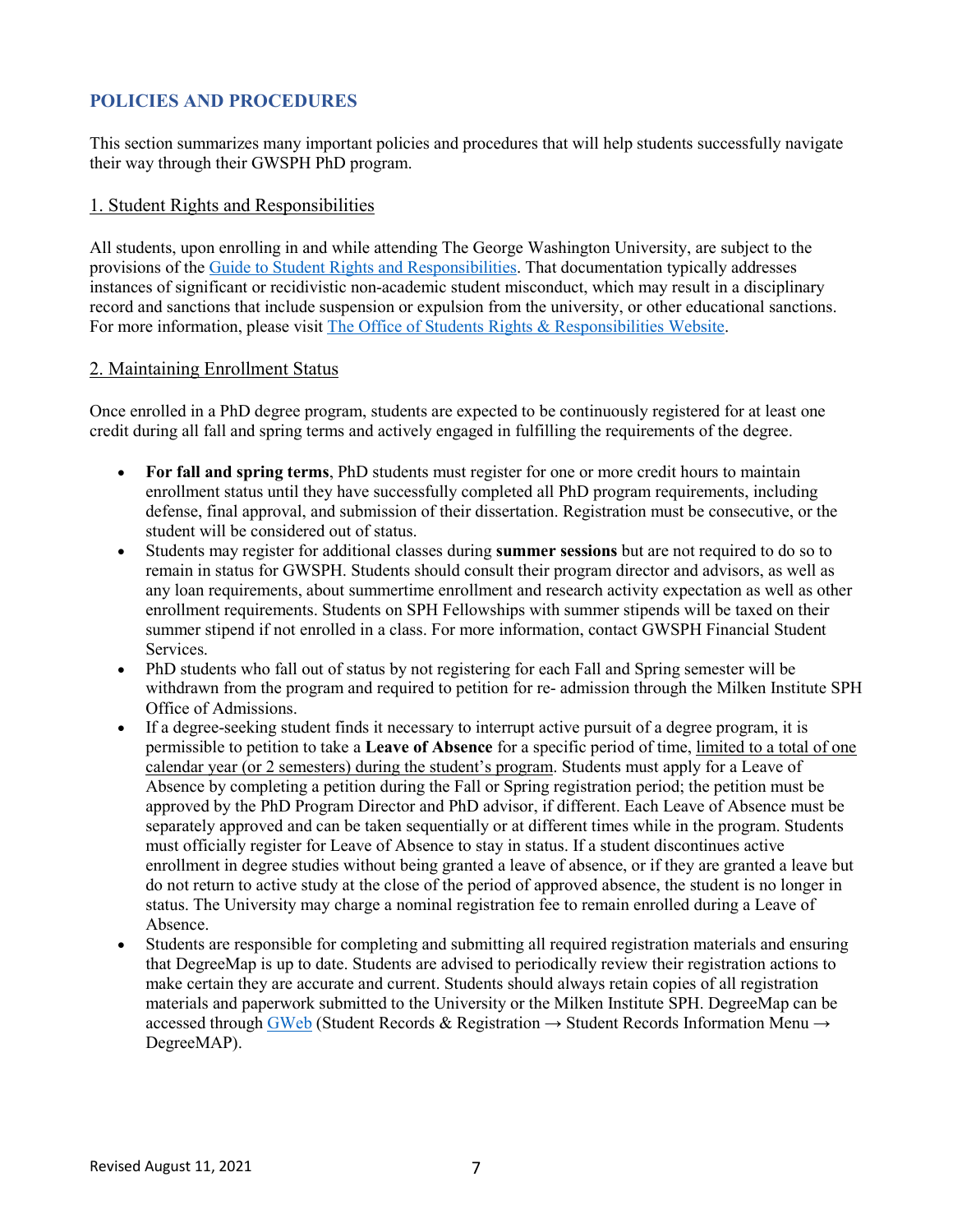#### 3. PhD Transfer Credit and Substitution Policy

**Transfers:** With the approval of the program director, graduate credits may be transferred according to the PhD transfer credit policy. The transfer credit policy for PhD students depends on the number of credits for the PhD program. There is one policy for PhD programs with 48 credits and another for PhD programs with 72 credits.

#### 48 credit degree policy:

With approval of the program director, up to 12 graduate credits that have not been applied to any previous graduate degree may be transferred to the PhD program. External credits must have been earned from an accredited institution in the last 6 years with a minimum grade of 3.0 (B) in each course.

#### 72 credit degree policy:

With approval of the program director, up to 24 graduate credits may be transferred to the PhD program. External credits must have been earned from an accredited institution in the last 6 years with a minimum grade of 3.0 (B) in each course.

In order for transfer credits to be considered and evaluated, students must first complete the [Transfer Credit](https://docs.google.com/forms/d/e/1FAIpQLSeWv5FTCawfnqCio-SPqssfkwT1GAlcEiBP_Itg4WGqarC-Kg/viewform)  [Petition Form.](https://docs.google.com/forms/d/e/1FAIpQLSeWv5FTCawfnqCio-SPqssfkwT1GAlcEiBP_Itg4WGqarC-Kg/viewform) When completing the form, the student must provide a transcript and the syllabus for each course being petitioned.

**Substitutions:** With the approval of the program director, students can petition to waive and replace (or substitute) courses listed in the program guide to better fit their training needs and/or to ensure that classes taken are at the appropriate level for students. Please consult with advisor and/or program director for replacing/substituting courses in the program guide.

# 4. Maintaining Good Academic Standing

The Milken Institute School of Public Health takes academic integrity issues seriously. It is the student's responsibility to review, understand, and comply with the George Washington University's [Code of Academic](https://studentconduct.gwu.edu/sites/g/files/zaxdzs3451/f/downloads/160912%20Code%20of%20Academic%20Integrity%20-%20Final.pdf)  [Integrity.](https://studentconduct.gwu.edu/sites/g/files/zaxdzs3451/f/downloads/160912%20Code%20of%20Academic%20Integrity%20-%20Final.pdf) Students should also be familiar with [Student Rights & Responsibilities.](https://studentconduct.gwu.edu/basic-rights) For more details on Academic Standing, consult the GWSPH Graduate Student Handbook.

A graduate student who is not suspended, on academic probation, or on provisional admission status is considered to be in good academic standing. A minimum grade-point average of 3.0 (B) must be maintained to be awarded a graduate degree. All courses taken for graduate credit after matriculation as a degree candidate (but excluding those audited or taken for the grade of CR/NC) will be used to calculate the grade point average  $(GPA)$ .

\*\* Students receiving Federal Student Aid are subject to Federal Satisfactory Academic Progress (SAP) requirements. This is a separate GW policy, which can be found on the [Office of Student Financial Assistance](https://financialaid.gwu.edu/)  [Webpage.\\*\\*](https://financialaid.gwu.edu/)

#### **Timely Progress Towards a PhD Degree**

A graduate student who fails to make adequate and timely progress toward the PhD degree, through repeated leaves or repeated failure to complete an appropriate number of credit hours per module/semester, may be suspended or removed from the program. Students suspended on these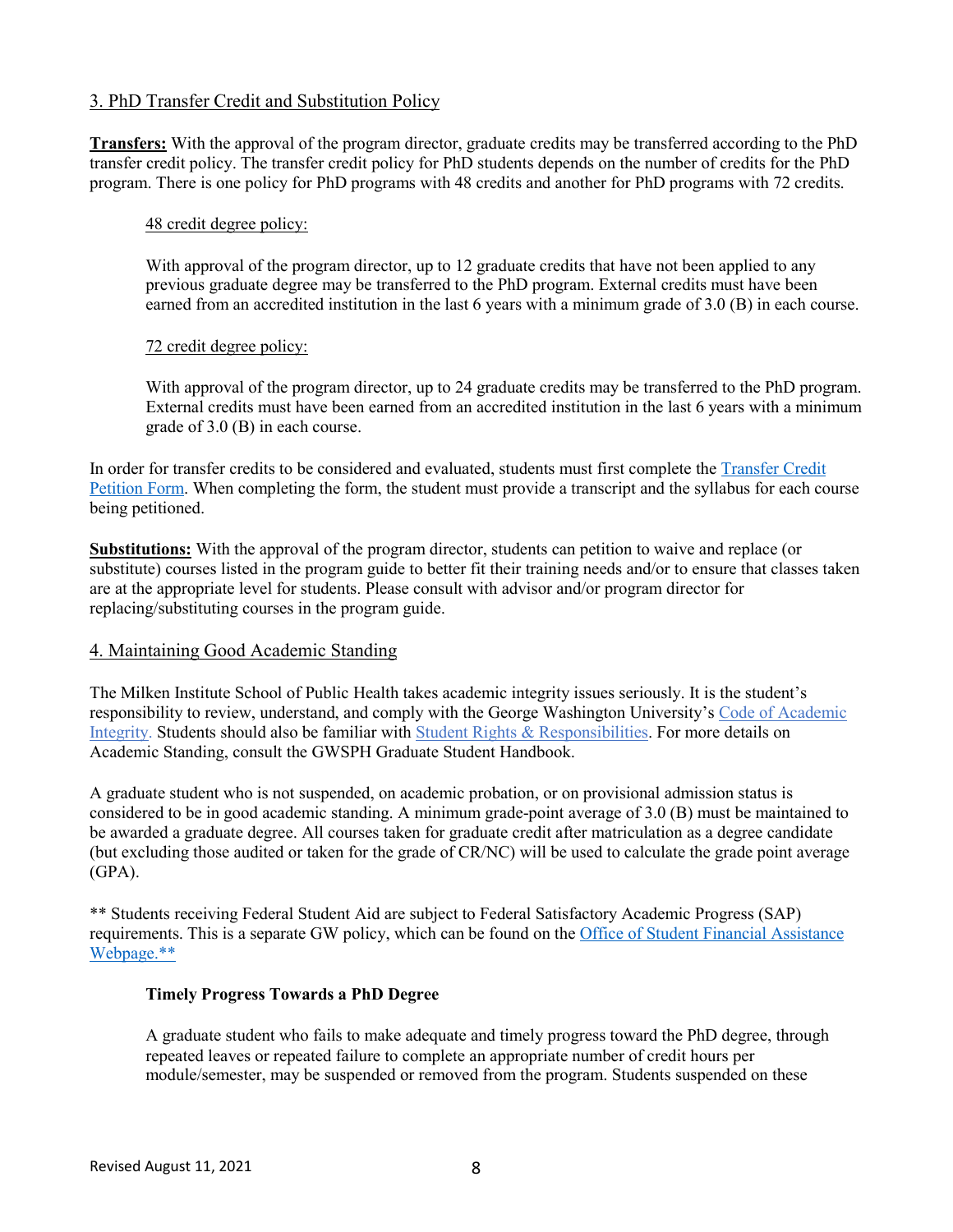grounds may apply for readmission after providing sufficient evidence of academic promise through [SOPHAS Express.](https://sophasexpress.liaisoncas.com/applicant-ux/#/login) Program length is listed in the PhD program guides.

#### **Notification of Academic Status**

Students who are not in good academic standing will be notified by email as part of their annual review. Any student seeking to appeal academic decisions with respect to maintenance of good academic standing may do so through the Senior Associate Dean of Academic, Student and Faculty Affairs on a case by case basis.

#### 5. Student Appeals Process

All students have the right to appeal an academic decision. Information on appeals is noted in the GWSPH Graduate Student Handbook.

#### 6. Professional Enhancement Activities

Some PhD programs have required Professional Enhancement activities requirements. Consult your program guide for program specific Professional Enhancement activities instructions and requirements. Professional enhancement activities supplement the academic curriculum and help prepare students to participate actively in the research community. Students can fulfill this requirement by attending workshops, seminars, or other relevant professional meetings. The Professional Enhancement form is available from the [GWSPH Academic](https://publichealth.gwu.edu/academics/forms)  [Forms](https://publichealth.gwu.edu/academics/forms) page.

#### 7.Graduate Teaching Assistantship Program (GTAP) Course

In addition, all PhD students are required to take the [Graduate Teaching Assistantship Program](https://gradfellowships.gwu.edu/graduate-teaching-assistantship-program-gtap) (GTAP) course in order to serve as a Graduate Teaching Assistant (GTA) in a future course. This class is for 0 credits, is available online, and must be completed prior to the semester in which the GTA is to occur. Many PhD students take this class in their first semester. Please consult with your PhD Advisor or Program Director to register.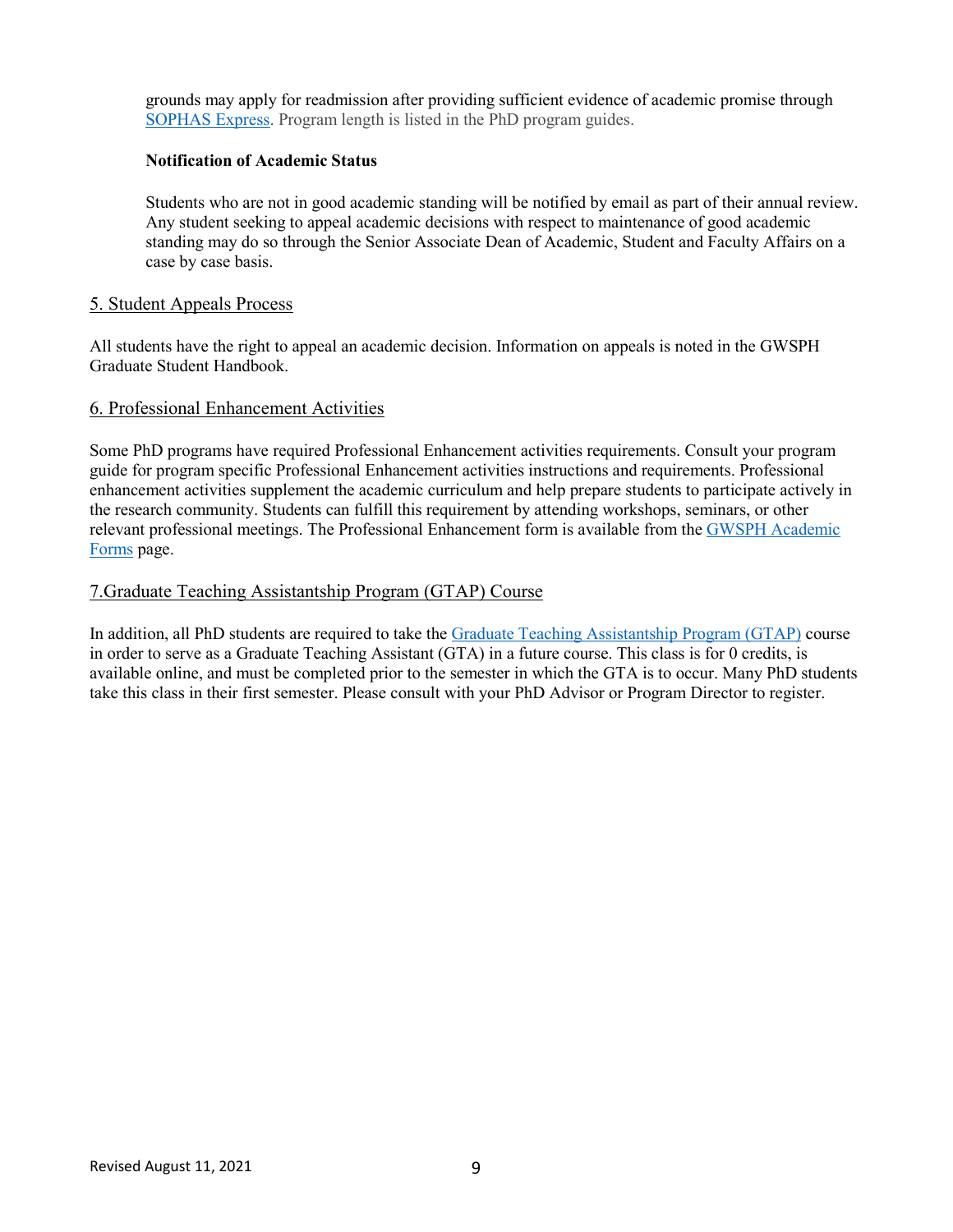# **PHD PROGRAM ADVISING, TIMELINE AND PHASES**

#### 1. Role of PhD Faculty Advisor

Doctoral study is a multifaceted and complex challenge that begins with thoughtful planning and deliberate execution of a timeline with the guidance of a faculty advisor. The experience culminates with the awarding of the PhD degree to candidates who successfully complete the program requirements. Progression through the PhD degree requires dedication, commitment, and persistence.

PhD students are assigned to a faculty advisor (Advisor) following admission. Advisors will guide the student in the selection of his or her coursework plan, research opportunities, professional/leadership development, dissertation research topics, the selection of the dissertation committee members, among other topics. In addition to routine academic and research advising (with a minimum of 1/semester depending on stage in the PhD program), the advisor will meet with the student to set annual objectives, as well as a timeline for program completion, typically in the fall. Based on this meeting, the advisor will provide the PhD Program Director with an update on the student's progress and goals for purposes of the annual review, including progress on objectives/timeline.

Students may change Advisors during the program, but the Advisor should be affiliated with the students' PhD program Department. The Advisor typically may become the dissertation chair or a member of the committee, but it is not required.

Advising roles include:

- Setting a timeline for the program and setting clear annual objectives and guiding the student toward meeting those objectives.
- Guiding the student in the development of a program of study, including the selection of elective courses and selection of professional research development work that enhances the dissertation research experience during the candidacy phase. The program of study is based upon the student's entry knowledge, skills, and experiences; his or her career objectives; and the expectations of the applicable field for scholarly professionals. Any variation from the program of study outlined in the program guide requires the approval of the department program director.
- Mentoring the student in his or her development as a scholar and professional, including addressing interpersonal skills as necessary.
- Guiding the student in later semesters to consider the focus of the dissertation research, exploring various potential topics and questions, and weighing the feasibility, advantages, and disadvantages of each.
- Guiding the student's preparation for the comprehensive examination.
- Serving as a resource as the student selects a dissertation committee chair and committee members.

#### 2. Timeline for Completion of the Program

PhD students must complete all requirements of the degree program within 7 years of initial enrollment if they are in the Environmental Health, Exercise Physiology and Applied Nutrition, Global Public Health Sciences, Health and Biomedical Data Sciences, Health Policy or Social and Behavioral Sciences programs or within 8 years of initial enrollment if they are in the Epidemiology program. Students are expected to be actively engaged in their course of study throughout their time in the PhD program. For more information, see Section on "Maintaining Good Academic Standing."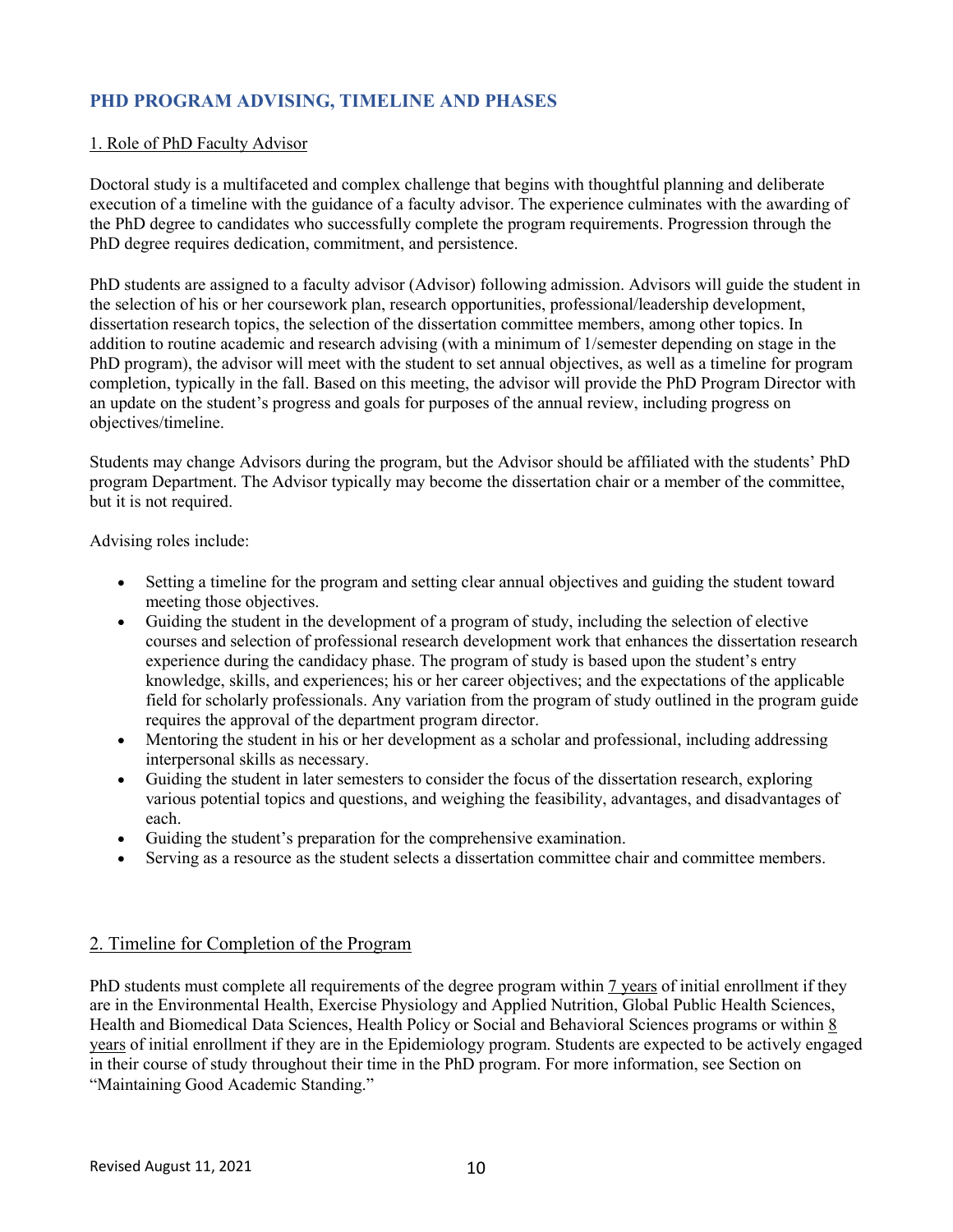Typically, students complete most coursework over a two year period. Most students take the comprehensive exams in the summer of the  $2<sup>nd</sup>$  year of the program and defend their dissertation proposal in their  $3<sup>rd</sup>$  year. While PhD programs allow for 7-8 years (depending on the program and matriculation year), we encourage students to maintain a schedule of classes and achievements to enable them to complete the program in 4-5 years or sooner. Progress towards completion of the PhD program will be monitored, and an annual review will take place each year in order to ensure timely progress is being made. Please consult your program guide and advisor for developing your timeline. The timeline will vary by student depending on background of the student and goals within the program.

#### 3. PhD Phases

The PhD Degree is divided into two phases: pre-candidacy and candidacy. During pre-candidacy a student completes the course requirements through the comprehensive examination. Upon satisfactory completion of the requirements associated with pre- candidacy, including successfully completing the comprehensive exam, the student moves to the candidacy phase.

PhD students are expected to pursue opportunities to contribute knowledge to their field of study through peerreviewed publications. PhD students routinely collaborate with faculty as co-authors on publications and also sometimes use class assignments to conduct research and analysis for a publishable research report. These opportunities are available throughout all phases of the student's doctoral experience.

# **PRE-CANDIDACY PHASE:**

#### **1. Program Planning: The Program of Study**



Careful planning with your advisor and PhD program director is the important first step. The student and the advisor will discuss the student's interests, goals and experiences, and prepare a program of study. A timeline for completion of coursework will also be discussed and agreed upon.

There are three categories of doctoral, didactic courses associated with the pre-candidacy phase:

- 1. Required core courses and research methods
- 2. Required department and specialization specific courses
- 3. Elective courses

\*See your department's program guide for additional details on specific course requirements\*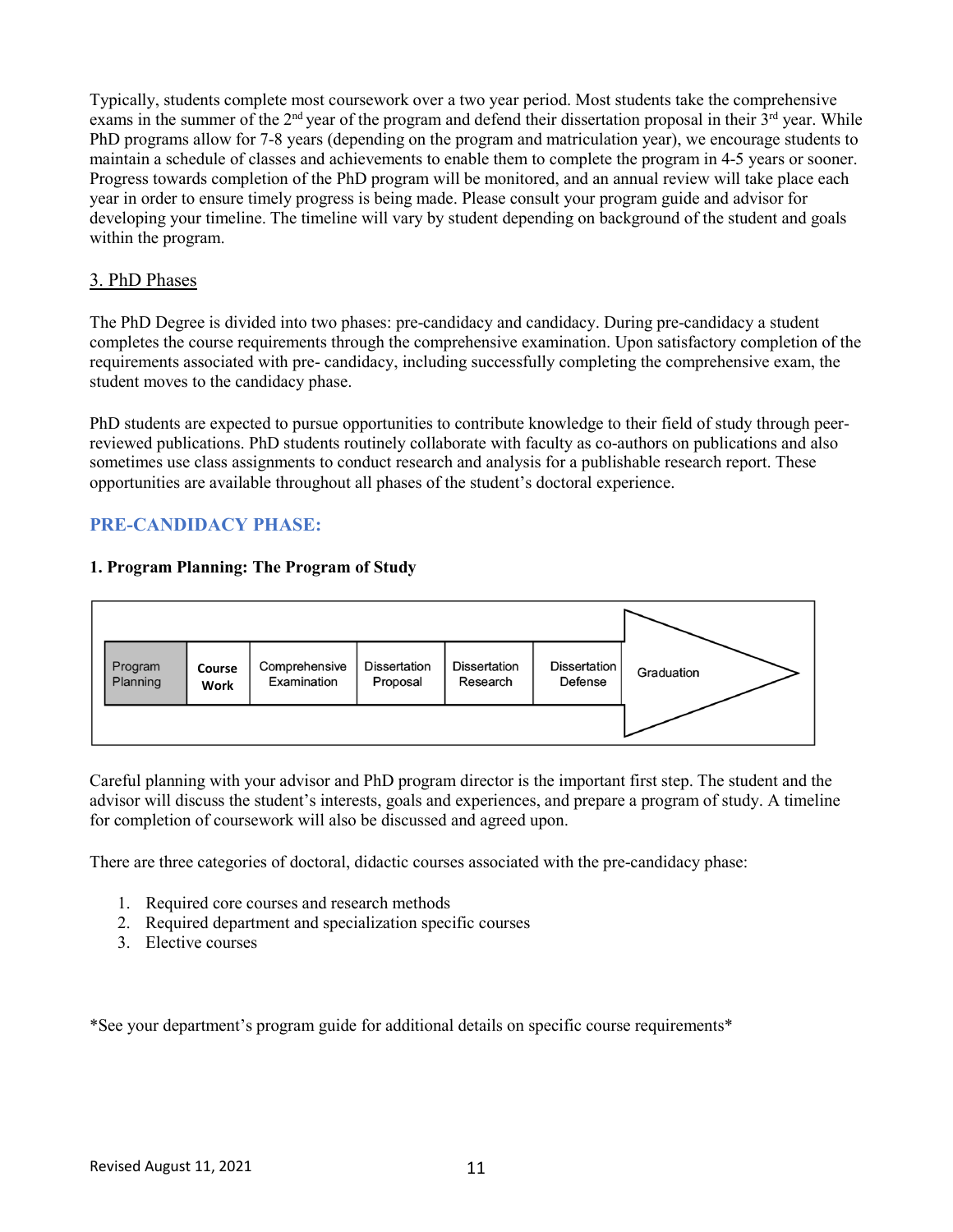#### **2. Course Work**

| Program<br>Planning | Course<br><b>Work</b> | Comprehensive<br>Examination | <b>Dissertation</b><br>Proposal | <b>Dissertation</b><br>Research | <b>Dissertation</b><br>Defense | Graduation |
|---------------------|-----------------------|------------------------------|---------------------------------|---------------------------------|--------------------------------|------------|
|                     |                       |                              |                                 |                                 |                                |            |

Once a program of study has been developed in consultation with the program guide and their advisor, PhD students must register for classes according to the procedures received from the Office of Admissions.

Students should review their program of study each semester with their advisor for accuracy and relevance. Any changes to the program of study must be approved by the advisor and/or program director.

Core courses for the PhD Program are as follows. Please consult with your program guide for the core course requirements of your specific PhD program. In many cases, PhD students will register for **PUBH 8099**: PhD Seminar: Cross Cutting Concepts in Public Health (1 credit) and **PH 6421**: Responsible Conduct of Research (1 credit) in their first semester of matriculation. In certain circumstances, students who have prior training that meet or exceeds expectations in a core course, substitutions may be possible in consultation with the program advisor/director.

| <b>Core Discipline</b>                      | <b>Core Class Title</b>                                |
|---------------------------------------------|--------------------------------------------------------|
| Current Topics and Debates in Public Health | <b>PUBH 8099: PhD Seminar: Cross Cutting Concepts</b>  |
|                                             | in Public Health (1 credit)                            |
| Responsible Conduct of Research/Ethics      | PUBH 6421: Responsible Conduct of Research (1)         |
|                                             | credit)                                                |
| <b>Statistical Methods</b>                  | PUBH 8418: Applied Statistical Analysis or PUBH        |
|                                             | 6862: Applied Linear Regression Analysis for Public    |
|                                             | Health (3 credits)                                     |
| Design of Health Studies                    | <b>PUBH 8416:</b> Study Design and Evaluation Methods  |
|                                             | or PUBH 6495: Field Trial Methods and Application,     |
|                                             | with (1 additional credit) (3 credits) PUBH 6247:      |
|                                             | Design of Health Studies (3 credits)                   |
| Grant and Proposal Writing                  | <b>PUBH 8435:</b> PhD Proposal Development (2 credits) |

# **3. Comprehensive Examination**

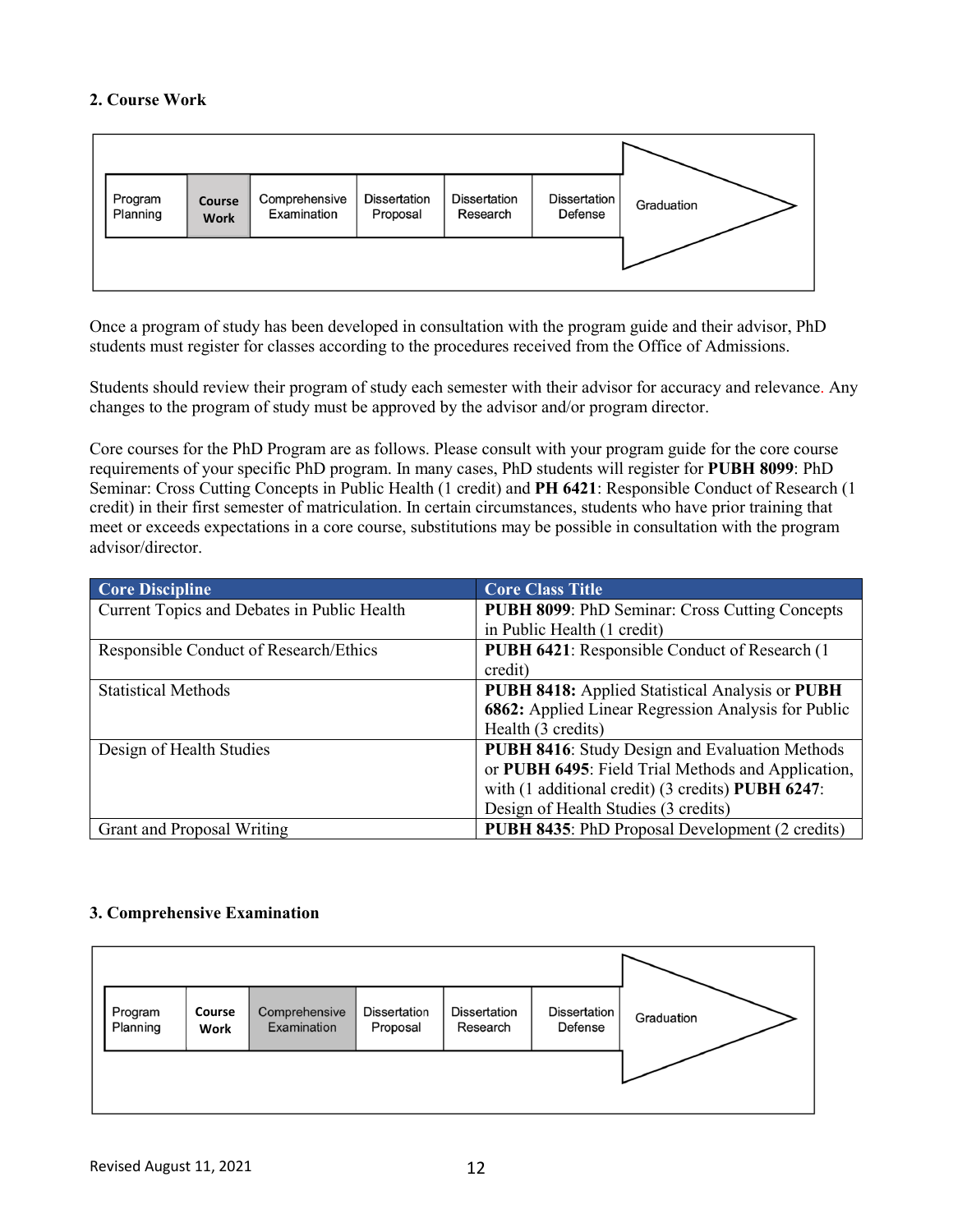The comprehensive exam assesses the broader knowledge of general public health concepts and the ability to approach a research topic relevant to the student's specialty area. The exam challenges students to synthesize concepts, research, and practice in the student's specialty area. Students take comprehensive exams once all core and specialty field required courses are completed. The exact date of the comprehensive exam is determined in consultation with the PhD program director.

Once students pass the comprehensive exam, they are officially admitted into the candidacy phase. Students who fail to complete or pass comprehensive exams will be offered the opportunity to retake the exam in accordance with their PhD program policies. The second exam must be taken within 6 months of the initial exam. Failure to complete or pass the comprehensive exams will be grounds for termination from the PhD program.

#### **See your department's program guide for additional details on specific requirements and format**

# **CANDIDACY PHASE:**

The objective of the dissertation is to demonstrate that the candidate has synthesized the knowledge gained during the pre-candidacy phase and is able to apply this knowledge to the resolution of a concrete and substantial public health research problem. The dissertation also demonstrates that the candidate has mastered research methods to successfully conduct scientific research.

The dissertation should uniquely contribute to the student's specialty area. Dissertation research will:

- Use appropriate and scientifically rigorous methods.
- Propose new research and result in new knowledge acquisition.
- Advance public health knowledge and/or contribute to public health policy and practice either domestically or internationally.

The research should advance existing knowledge and in some cases the results may lead to identification or assessment of feasible solutions or recommendations to the selected public health problem, appropriate to the context in which they occur. Candidates are expected to demonstrate competencies in structured scientific inquiry, research design and analysis, including qualitative methods and/or quantitative methods.

# **1. Dissertation Proposal**



Soon after passing the comprehensive exam (if not before) all doctoral candidates will identify a dissertation topic and write a proposal outlining the research plan. In conjunction with writing their dissertation proposal, they will select a chair for their Dissertation Research Committee and select the members of their research committee. A draft of the dissertation proposal can be developed during **PH 8435**: PhD Proposal Development (2 credits). The proposal should provide a clear, concise, and thorough plan of the proposed research.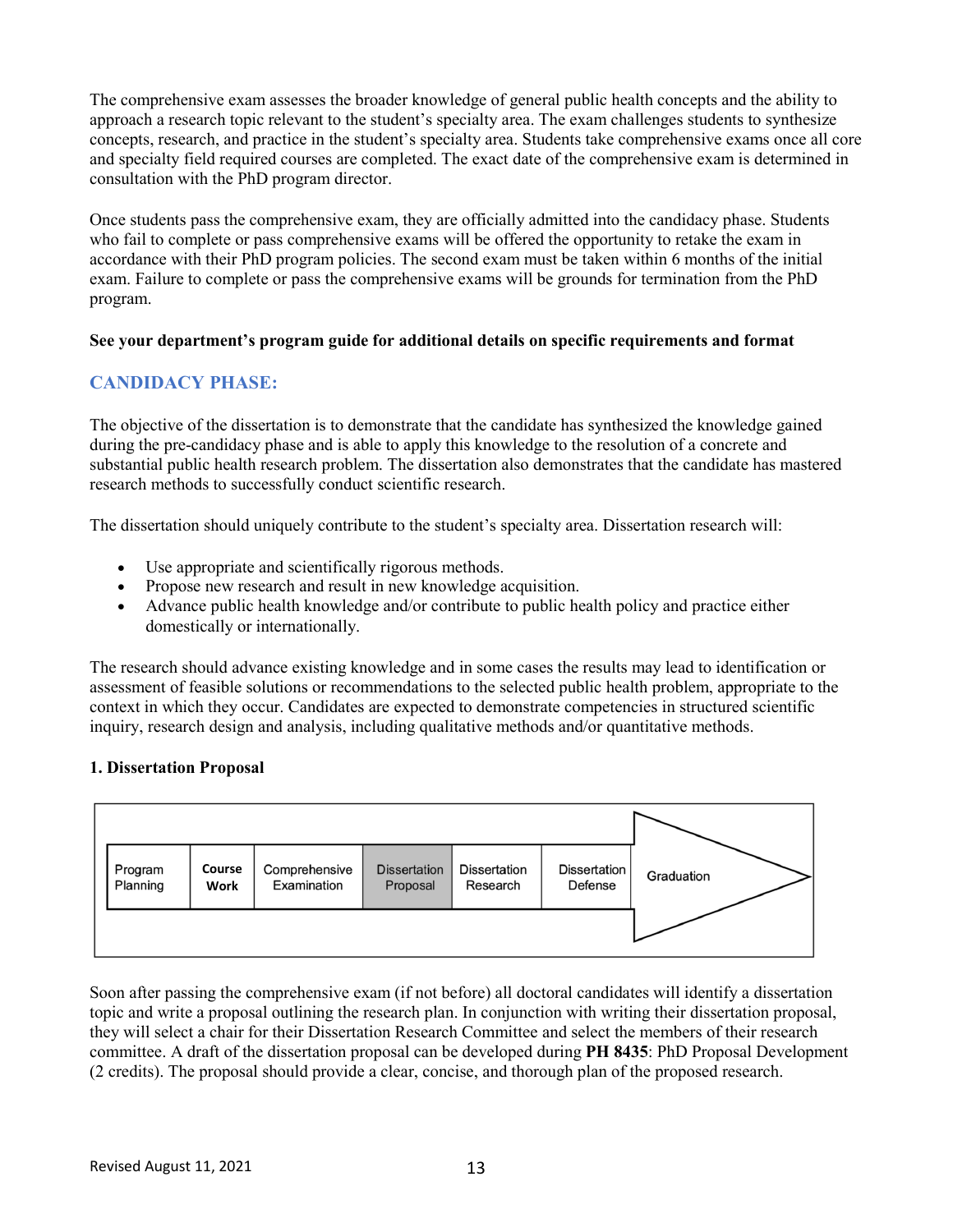Students must identify and confirm their Dissertation Research Committee members and submit the Dissertation Research Committee Approval Form to PhD Student Records (gwsphrecords  $@gww$ . du). The Dissertation Research Committee Approval Form can be accessed at: [https://publichealth.gwu.edu/content/services-students.](https://publichealth.gwu.edu/content/services-students)

o Continuing Research: PhD students who have met the coursework requirements, but have not yet successfully defended their dissertation proposal, must register for one credit of Continuing Research (PUBH 0940), which requires a tuition payment of one full credit hour to maintain active status.

#### **See your department's program guide for additional details on specific requirements and guidance.**

#### **2. Dissertation Research**



Once the proposal has been successfully defended, students enroll in PUBH 8999 Dissertation Research each semester. Candidates should consult their program guides for the required number of dissertation research credits which are typically taken over the course of 2-3 years. Once all coursework and dissertation research credit requirements are met, students may register for Continuous Enrollment (nominal fee/semester) each fall and spring semester until they complete and defend their dissertation. Registering for Continuous Enrollment requires the PhD Program Director approval. Students may not enroll in Continuous Enrollment until they have satisfied all their requirements, including dissertation research credits.

Students may not enroll in PUBH 8999 Dissertation Research until they have successfully defended their dissertation proposal. Students who are not eligible to enroll in PUBH 8999 must register for other course offerings or enroll in one credit of Continuing Research (PUBH 0940).

o Dissertation Research: PhD students who have successfully completed the dissertation proposal phase may register for PUBH 8999-Dissertation Research. Generally, students may register for one or more dissertation research credits per semester when they have entered candidacy. Consult your PhD program guide for program specific details.

o Continuous Enrollment: PhD students who have completed their Dissertation Research credit requirements may register for UNIV 0982-Continuous Enrollment with approval from their PhD Program Director. The University charges a nominal fee for Continuous Enrollment. Upon approval, students may continue to register for Continuous Enrollment throughout the remainder of their PhD program. Continuous Enrollment is most commonly used by students in their last semester or two of the program, as they complete the dissertation and prepare for their final dissertation defense. Consult your PhD program guide for program specific details.

**See your department's program guide for additional details on specific requirements and guidance on the development of written doctoral thesis.**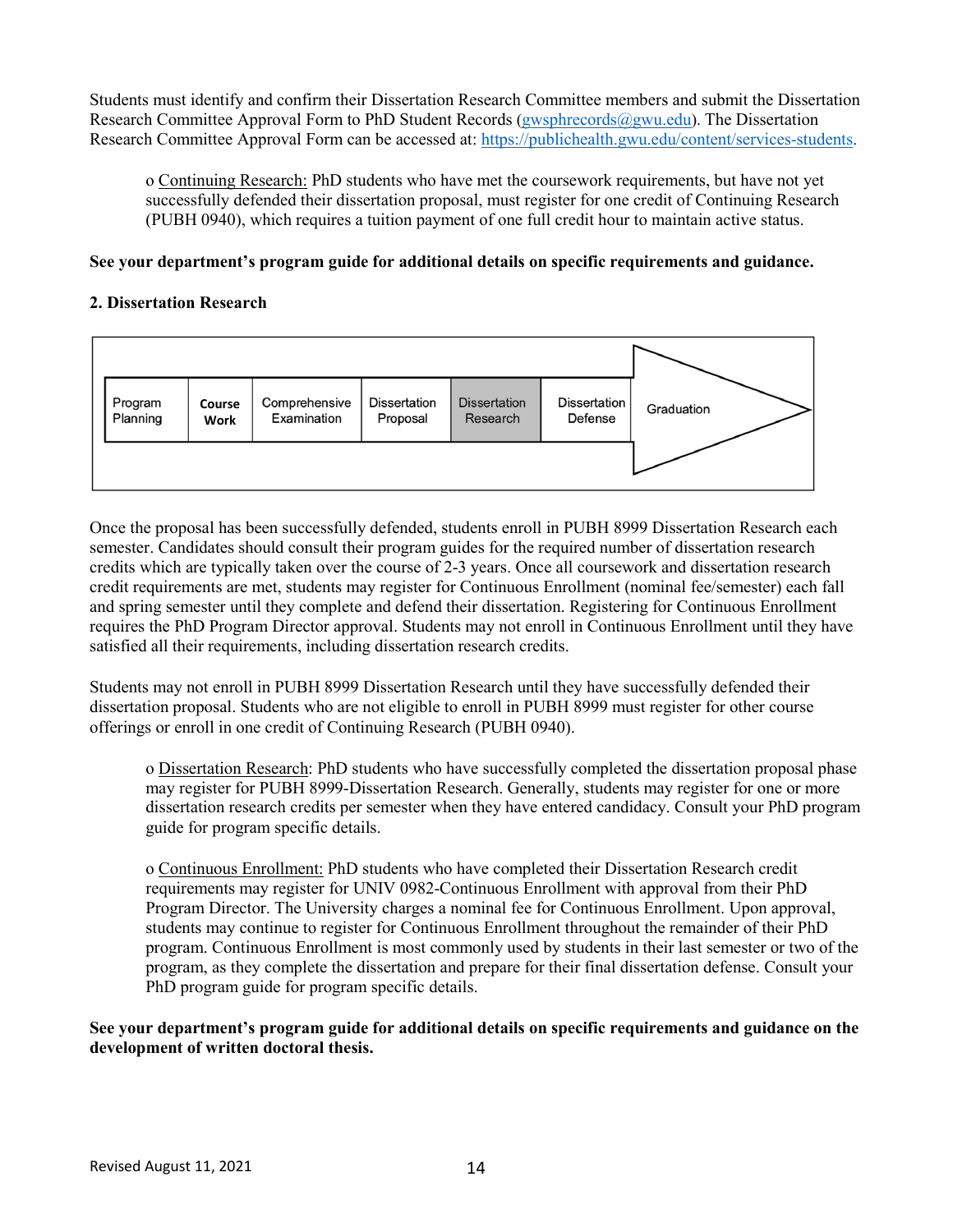#### **3. Dissertation Defense**

| Program<br>Planning | Course<br>Work | Comprehensive<br>Examination | <b>Dissertation</b><br>Proposal | <b>Dissertation</b><br>Research | <b>Dissertation</b><br>Defense | Graduation |
|---------------------|----------------|------------------------------|---------------------------------|---------------------------------|--------------------------------|------------|
|                     |                |                              |                                 |                                 |                                |            |

Students preparing for the official oral defense of their dissertation should be thinking ahead to the formatting requirements for the final document and the graduation clearance requirements for the Milken Institute SPH. The Dissertation Research Committee must be provided ample time to review the complete draft prior to scheduling the defense date (Time length for review will be specified by each Program Director). Refer to the Dissertation Guide FAQ's on the [student services website](https://publichealth.gwu.edu/content/services-students) for additional information about the dissertation defense.

#### **Disposition of the Dissertation**

All doctoral candidates are required to submit the FINAL dissertation (with all the approved changes) electronically to ProQuest/UMI in accordance with all requirements. http://library.gwu.edu/etds/.